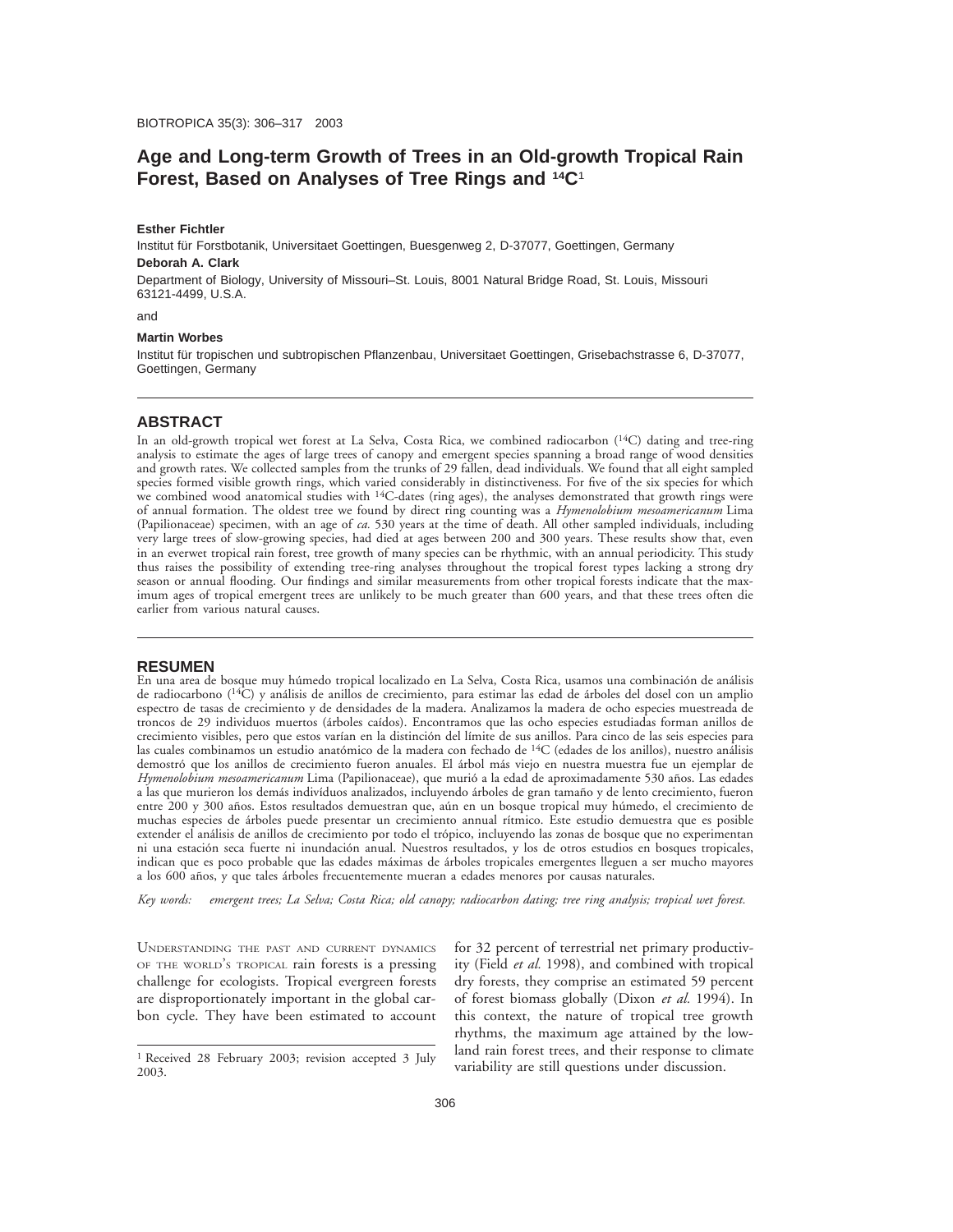The very large trees in tropical rain forests play important roles in ecosystem structure and function. In spite of their low densities (usually  $\langle 3\%$ ) of stems  $\geq$ 10 cm diam), they can comprise 25–40 percent of the total aboveground biomass (Brown & Lugo 1992, Brown *et al.* 1995, Clark & Clark 1996). Likely to be among the oldest trees present, these individuals could serve as valuable indicators of stand history. Very little is currently known about the growth histories and maximum ages of these large, tropical rain forest trees. In two recent studies, individual large trees from Amazonian forests were aged by <sup>14</sup>C-dating at 190 to 1380 years (1 tree, de Camargo *et al.* 1994; 20 trees, Chambers *et al.* 1998; *cf.* Worbes & Junk 1999). The relatively few ongoing studies involving repeated measurements of large samples of such trees in tropical rain forests have spanned only 20 years or less (Condit *et al.* 1995, Clark & Clark 2000).

Given the importance of obtaining a better understanding of how tropical forests have grown in the past, methods are needed for extending the existing knowledge base. One approach is through the study of tree rings. When trees form annual growth rings, the ring patterns can be used in various ways to gain information on historical growth rates, tree age, and past environmental conditions (Cain & Suess 1976, Worbes 1999). Although numerous studies have demonstrated annual ring formation in the tropics (Coster 1927, 1928; Berlage 1931; Mariaux 1981; Devall *et al.* 1995; Drew 1998; Worbes 1999; Dünisch et al. 2002; Worbes *et al.* 2003), these cases have been restricted to forests with a strong annual dry season or with annual flooding. Until now, it has been concluded (*cf.* Bormann & Berlyn 1981, Swaine 1994, Kurokawa *et al.* 2003) that reliable annual growth rings are not produced in forests of the everwet tropics.

In this study, we investigated the feasibility of tree-ring analysis in the lowland tropical wet forest at the La Selva Biological Station, Costa Rica. With data from our combined analyses of wood anatomy and 14C-dates (ring ages), we demonstrated the existence of reliable annual growth rings in five ecologically diverse tree species, and we used the rings to estimate the age and long-term mean growth rates of trees from these species. For three additional species, we demonstrated the existence of recognizable growth zones in the wood.

# **STUDY AREA AND SITE CONDITIONS**

The 1550 ha La Selva Biological Station of the Organization for Tropical Studies (OTS) is located in the Atlantic lowlands of Costa Rica at 10°26'N, 83°59'W (35-150 m elev.). La Selva's soils range from relatively fertile entisols and inceptisols to infertile ultisols (Sollins *et al.* 1994). The flora includes 339 tree species (Hartshorn & Hammel 1994; D. A. Clark & D. B. Clark, pers. obs.). A comprehensive site description is given in McDade *et al.* (1994).

Mean annual rainfall (42 yr) is 4230 mm and all months average at least 100 mm; the highest precipitation falls during June–August, and the lowest average rainfall occurs during February– April (OTS records). Every year during those drier months, there are periods without appreciable rainfall (with daily rainfall  $\leq$ 5mm, which does not contribute substantially to soil moisture because of losses through interception and evapotranspiration (McDade & Hartshorn 1994); these rainless periods average 12 days but can last up to 30 days in exceptional cases (Sanford *et al.* 1994). A four-year record of soil moisture (1998–2002; Schwendenmann *et al.* 2003; L. Schwendenmann, pers. comm.) shows a brief but marked drop in soil moisture each year during the drier season.

# **MATERIALS AND METHODS**

We took samples from 29 trees of eight species (Table 1) that were part of long-term, ongoing studies of either tree demography (TREES Project; Clark & Clark 2000) or ecosystem carbon cycling (CARBONO Project; *cf.* Clark *et al.* 2002). Because we could not use destructive methods on living or standing dead trees, we used fallen dead trees of known species and death year. Using dead material brought some difficulties because many of the samples showed heartrot or were partly decomposed (especially species with lower wood density). Further, many of these trees likely died from senescence and showed extremely small increments in the outer stem regions. All eight species analyzed in this study (Table 1) were non-pioneer species found in old-growth forest; three of them reached the canopy, three were emergent, and two species were subcanopy trees.

We took cross-sectional wood discs or segments with a chainsaw above any buttresses but otherwise as near as possible to the base of the bole. After drying the discs in an air-conditioned laboratory, we polished them with sandpaper using a grit up to 400–600. We examined the wood anatomical structure macroscopically for growth zones and ring boundaries. To improve the contrast of the ring boundaries, we sometimes carefully moistened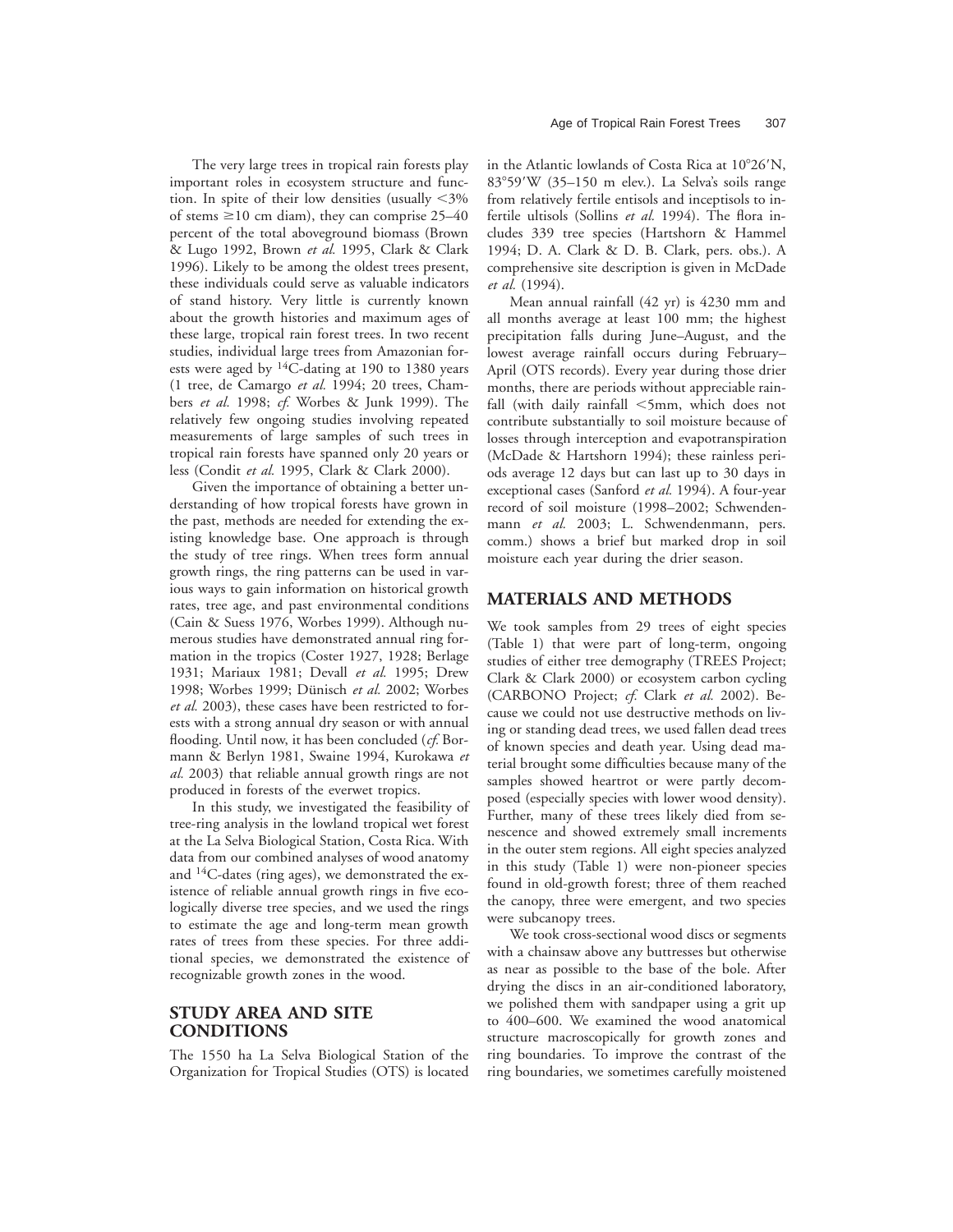TABLE 1. *The eight tree species investigated for tree rings and 14C content at the La Selva Biological Station, Costa Rica. For each species, a voucher specimen is indicated in brackets (vouchers are at the Herbario Nacional de Costa Rica)*.

| <b>Species</b>                                                        | Family        | Stratum<br>attained | No. of<br>individuals |
|-----------------------------------------------------------------------|---------------|---------------------|-----------------------|
| Guatteria aeruginosa Standl. [Celso Alvarado 50]                      | Annonaceae    | Subcanopy           |                       |
| Protium pittieri (Rose) Engl. [James Folsom 10078]                    | Burseraceae   | Subcanopy           |                       |
| Balizia elegans (Ducke) Barneby & J. W. Grimes [B. Hammel 17319]      | Mimosaceae    | Emergent            | 2                     |
| Pentaclethra macroloba (Willd.) Kuntze [B. Hammel & J. Trainer 12795] | Mimosaceae    | Canopy              |                       |
| Dipteryx panamensis (Pittier) Record & Mell [R. Robles 1199]          | Papilionaceae | Emergent            |                       |
| Hymenolobium mesoamericanum H. C. Lima [R. Aguilar 19]                | Papilionaceae | Emergent            |                       |
| Minquartia guianensis Aubl. [G. Herrera 2250]                         | Olacaeae      | Canopy              |                       |
| Simarouba amara Aubl. [R. Robles 1670]                                | Simaroubaceae | Canopy              |                       |

the wood surface. After we interpreted growth zones as annual rings, we optically dated them by ring counting.

The content of radiocarbon  $(^{14}C)$  in individual growth zones is a marker that can be used to date the time of wood formation (Worbes 1995). To confirm that growth rings were annual, we carried out 14C-analyses of selected rings in a given cross section to test them for correspondence with historical changes in atmospheric <sup>14</sup>C-content (Worbes & Junk 1989). During 1950–1965, aboveground explosions of atomic bombs resulted in a doubling of the concentration of atmospheric  ${}^{14}C$ , followed by a steady decline to the present (Nydal & Lövseth 1983). These changes in atmospheric  $14C$  are detectable by radiocarbon measurements in any tree that was growing during that time and



FIGURE 1. Calibration of <sup>14</sup>C dates from dendrochronologically calibrated standard curve (after Stuiver & Becker 1986). Shown is a mean  $14C$ -value of 140 yr BP (horizontal line) with a standard deviation of  $\pm$  20 yr BP (dotted lines). All values of the calibrated curve that fell in the band  $140 \pm 20$  yr BP are considered as possible absolute dates of formation (black areas).

thus enable annual dating of single growth zones (Worbes & Junk 1989).

The use of radiocarbon to date wood formed before 1950 requires different methods than those used for dating based on the atomic bomb effect. Dating older wood can be difficult, because single samples formed between 1640 and 1950 cannot be dated directly (Stuiver & Becker 1986). Radiocarbon dating is based on the measurement of the decay of 14C in organic material; however, a simple linear extrapolation based on the half-life of radiocarbon cannot be used because there has been substantial temporal variation in atmospheric <sup>14</sup>C. The greatest temporal variation occurred with industrial fossil fuel burning, which involved large emissions of million-year-old 14C-free carbon (the ''Suess effect''; Tans *et al.* 1979). The incorporation in living tissues of  $CO<sub>2</sub>$  from the period of the Suess effect produces an overestimation of the tissues' radiocarbon age. A calibration curve (Fig. 1) to address this problem was constructed by analyzing the 14C-content of tree rings having a known age (Stuiver & Becker 1986). The graph shows the radiocarbon age in years before present (years BP; "present" is arbitrarily defined as 1950 AD) versus the actual dendro-age in years (years AD). As seen in Figure 1, the radiocarbon age of a sample can correspond to up to five possible dendro-ages. Using such a calibration curve for dating a single wood sample is only appropriate for dates from the present back to 1950 (when the atomic bomb effect led to the extreme increase of 14C in the atmosphere during the 1960s; *cf.* Fig. 6). Larger trees in old-growth tropical forests will include wood formed during the period influenced by the Suess effect. To confirm that such trees' rings are annual requires the use of multiple radiocarbon dating from an individual tree and/or validating ring-count estimates with a radiocarbon dating from the period for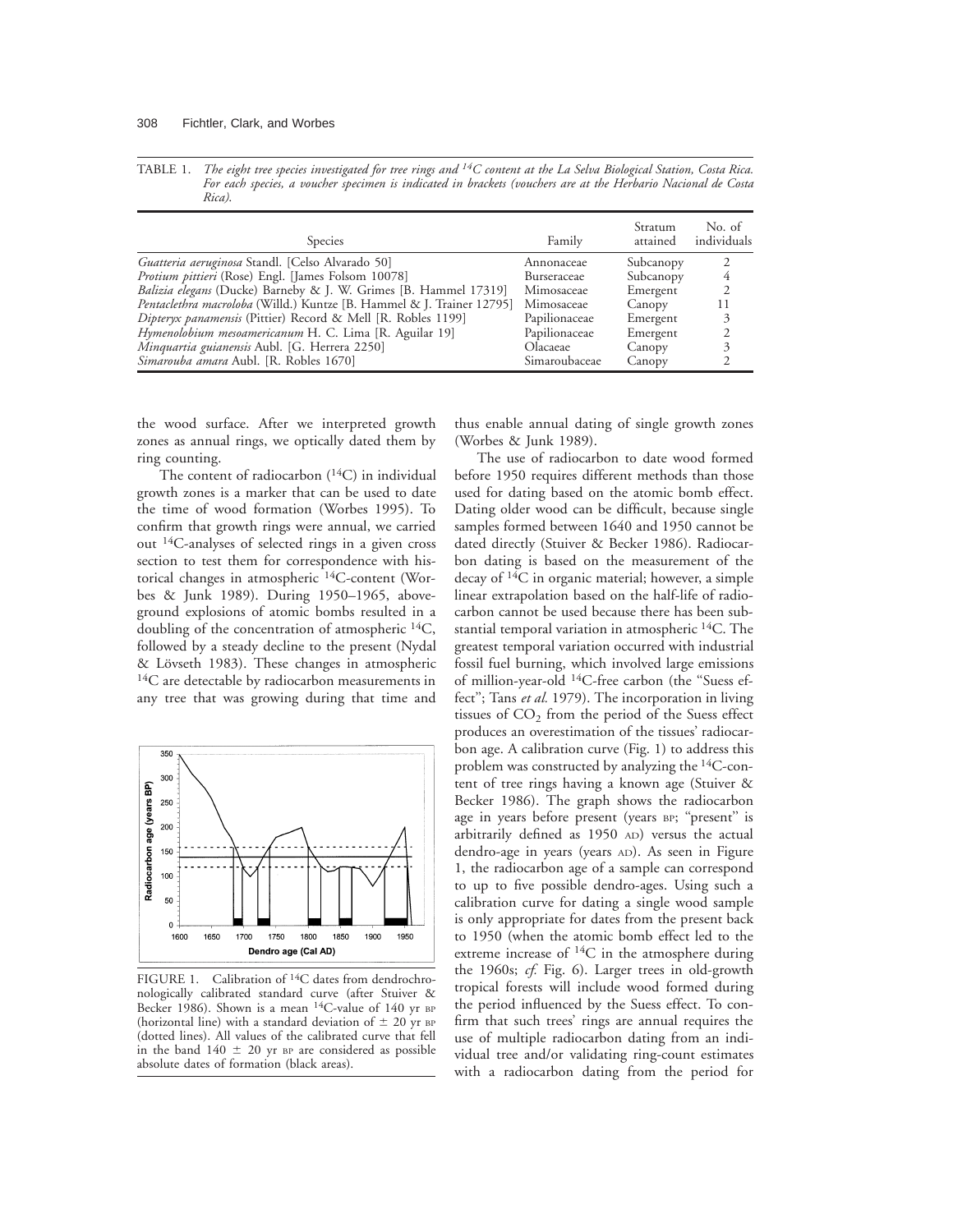

FIGURE 2. Growth zone type 1 (density variations): *Guatteria aeruginosa* (a; 50x), *Protium pittieri* (b; 66x), *Pentaclethra macroloba* (c; 50x), *Simarouba amara* (d; 50x), *Balizia elegans* (e, 66x), *Dipteryx panamensis* (f; 16x).

which 14C-dates are not affected by the Suess effect.

The samples for radiocarbon dating were isolated with an electric band saw. To prevent any contamination of the wood sample with chainsaw oil, we removed all parts of the samples that were in contact with the chain. For a given tree, we tried to get a series of three to five growth zones that were probably formed after 1950, to compare the inferred growth periodicity to dates around the

1964 ''bomb peak.'' When we counted more than 300 rings in a tree's cross section, we isolated the innermost growth ring and additional rings. In the case of one tree (*Hymenolobium mesoamericanum*), we isolated only the innermost ring. Although we tried in all cases to isolate single rings, in some trees the very narrow growth zones forced us to include several rings in a sample. The radiocarbon analyses of the samples were performed by means of an accelerator mass spectrometer at the University of Er-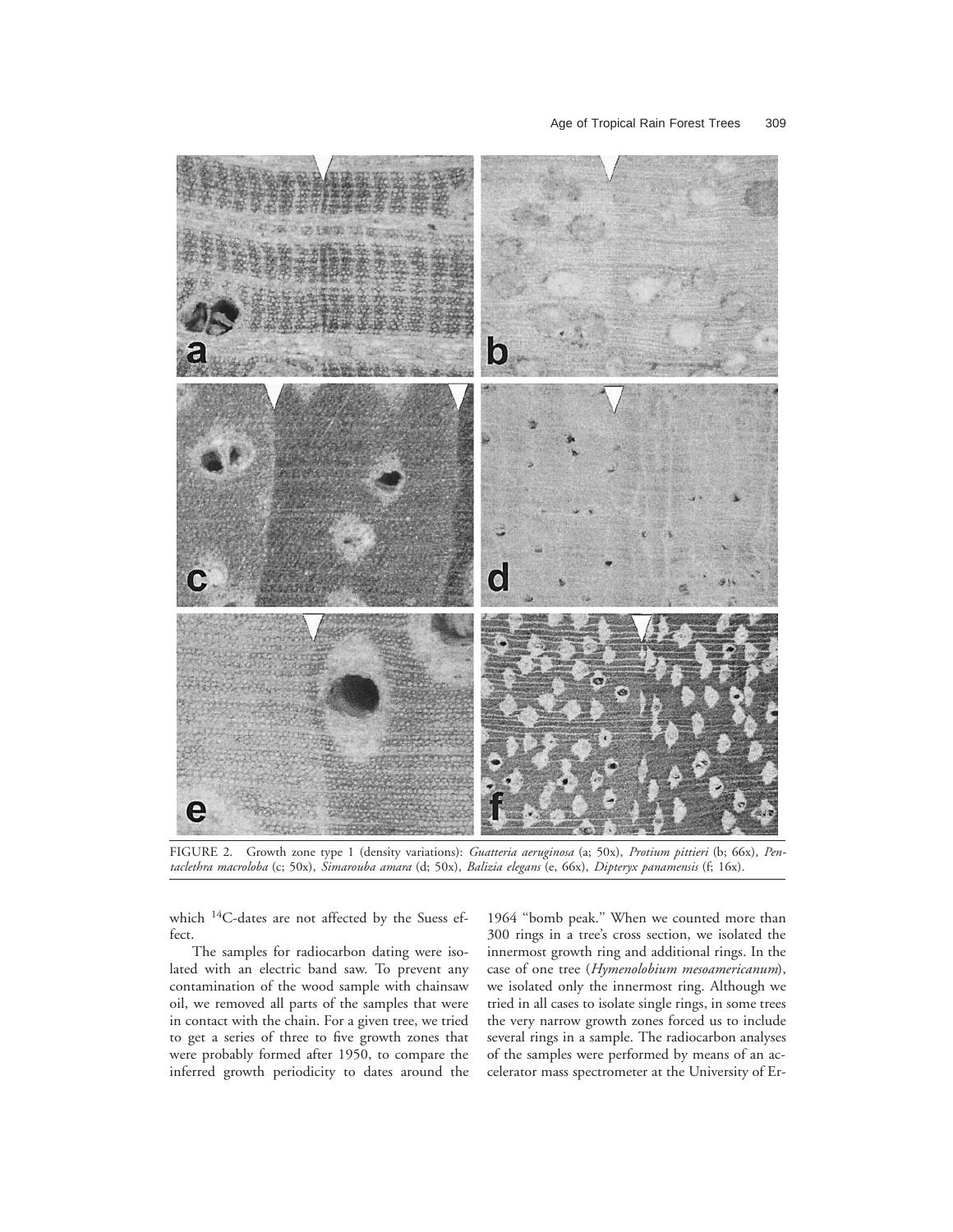TABLE 2. *Phenology, distinctiveness of the growth zones, mean increments (calculated by dividing the diameter by the number of rings) of the analyzed individuals, and growth zone types (1 = density variations; 2 = marginal parenchyma bands; 3* <sup>5</sup> *patterns of parenchyma bands; 4* <sup>5</sup> *variation in vessel distribution) of the studied species.*

|                             | Phenology |           | Growth zone |            | Mean<br>increment | Growth<br>zone |
|-----------------------------|-----------|-----------|-------------|------------|-------------------|----------------|
| Species                     | Deciduous | Evergreen | Distinct    | Indistinct | (mm)              | type           |
| Guatteria aeruginosa        |           | Χ         |             |            | 3.25              |                |
| Protium pittieri            |           | Х         |             |            | 1.97              |                |
| Balizia elegans             | X         |           | X           |            | 3.97              |                |
| Dipteryx panamensis         | Х         |           | X           |            | 3.46              | 1, 2, 4        |
| Hymenolobium mesoamericanum | Х         |           | X           |            | 2.81              | 3              |
| Pentaclethra macroloba      |           | X         | X           |            | 2.57              | 1, 2           |
| Minquartia guianensis       |           | Χ         |             |            | 1.67              | 4              |
| Simarouba amara             |           | Χ         |             |            | 6.96              | 1, 3           |

langen–Nürnberg (Germany) and at Beta Analytic Inc. (Miami, Florida). The pretreatment of the samples followed usual procedures to isolate cellulose.

# **RESULTS**

WOOD STRUCTURE AND GROWTH ZONES. - All investigated species formed visible rings that varied considerably in distinctiveness (Figs. 2–5). *Balizia elegans*, *Dipteryx panamensis*, *H. mesoamericanum*, *Pentaclethra macroloba*, and the two subcanopy species, *Guatteria aeruginosa* and *Protium pittieri*, all showed distinct rings. *Minquartia guianensis* and *Simarouba amara* formed indistinct rings. All three deciduous species showed distinct rings (Table 2). The distinctiveness of the growth rings varied among the evergreen species and was not clearly related to tree growth rate; even the indistinct growth zones, however, could be identified and were therefore suitable for tree ring analysis.

We classified the ring structure of all studied species (Table 2) according to growth zone type (Coster 1927, 1928; Worbes 1995): (1) density variations (Fig. 2); (2) marginal parenchyma bands (Fig. 3); (3) patterns of parenchyma bands (Fig. 4); and (4) variations in vessel distribution and/or vessel size (Fig. 5). Three species (*D. panamensis*, *P. macroloba*, and *S. amara*) combined multiple growth zone types (Table 2). *Dipteryx panamensis* also showed ontogenetic changes in growth zone structure: in juvenile wood, density variations were combined with variation in vessel distribution; most mature wood showed marginal parenchyma bands combined with variation in vessel distribution, but wood in the outermost stem region only showed marginal parenchyma bands (a similar ontogeny of wood structure occurs in the tropical tree species *Carapa guianensis*; Bauch & Dünisch 2000).

ANNUAL GROWTH PERIODICITY. The macroscopic age estimation of the wood samples from one individual of each of four species (*S. amara*, *B. elegans*, *D. panamensis*, and *P. macroloba*) was performed by counting the rings between a 14C-dated ring sample and the outermost ring, which was dated according to the year of death. Because most of the sampled trees had been lying on the forest floor for several years before sampling, some discs had lost the bark and we could not exclude the possibility that some of the sapwood had been lost



FIGURE 3. Growth zone type 2 (marginal parenchyma bands): *Pentaclethra macroloba* (a; 66x), *Dipteryx panamensis* (b; 32x).



FIGURE 4. Growth zone type 3 (patterns of parenchyma bands): *Hymenolobium mesoamericanum* (a; 6x), *Simarouba amara* (b; 6x).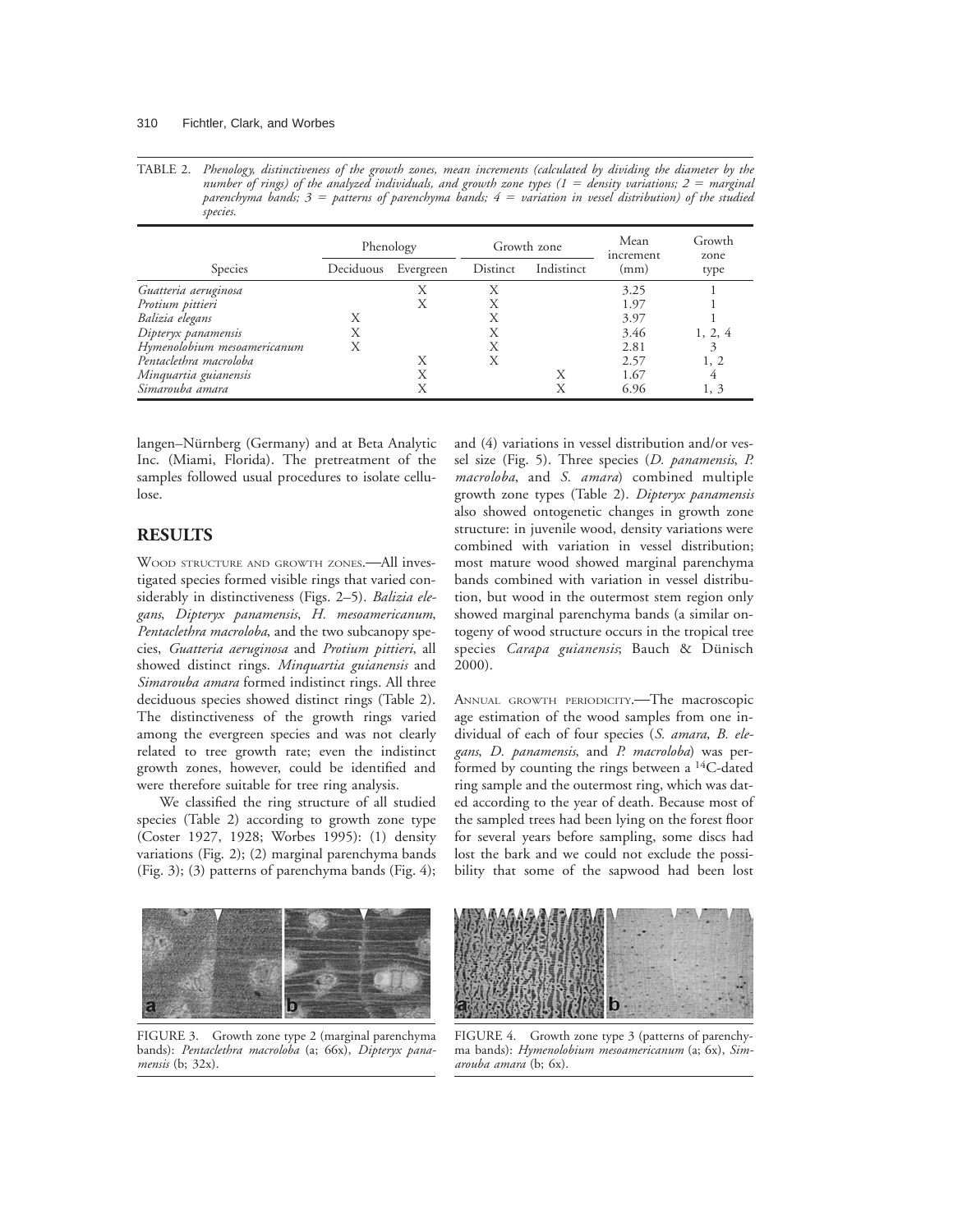

FIGURE 5. Growth zone type 4 (variation in vessel distribution): *Dipteryx panamensis* (a; 8x), *Minquartia guianensis* (b; 20x).

through decomposition. For these trees, we radiocarbon-dated three to five different growth rings, so that we could subsequently correct the macroscopic age estimate with a high degree of certainty.

Such a correction was illustrated by the *S. amara* individual (tree 234, 54.7 cm diam, 25.4 cm disc radius; Fig. 6). The disc from this tree lacked bark, and the disc's reduced radius (compared to its last measured diameter while alive) indicated that some of the outermost growth rings had also been lost. For the macroscopic ring-count age estimate, we treated the outermost ring on the disc as if it were the last ring formed by the tree before its death in 1998. As expected, the results of the <sup>14</sup>C-analyses did not confirm this dating sequence. After interpreting the 14C-values of the analyzed growth rings (Fig. 6), we corrected our ring dating by 12 years under the prediction that 12 years of sapwood had been lost through decomposition. To confirm this interpretation, we isolated the growth ring that was, after the corrected dating, identified as formed in 1964. The  $14C$ -content subsequently determined for that growth ring was equivalent to the atmospheric 14C-content in 1964; this agreement validated our ring interpretation for the entire disc and demonstrated the existence of annual growth rings in *S. amara*.

For the wood samples from the analyzed individuals of *B. elegans* and *D. panamensis*, in all cases the 14C-content of the tested rings corresponded with the 14C-values of the atmosphere at the time of their predicted formation (Fig. 7), thus confirming that the identified growth rings were annual.

For *P. macroloba*, however, the results from such test radiocarbon dating of the wood samples did not confirm our ring-count predictions for the time of formation. One possible explanation is the great prevalence of wedging rings in this species. Further studies will be needed to determine if *P. macroloba* can be reliably aged by ring counts.

AGE DATING. For two additional species, we confirmed the existence of annual rings by two differ-



FIGURE 6. Results of radiocarbon dating from wood samples of *Simarouba amara*. Shown are the 14C values of the atmosphere (lines) in the Northern Hemisphere at various latitudes (from Hua et al. 1999, adopted) and the <sup>14</sup>C values of the predated growth rings (gray circles). After correcting the macroscopic dating, the samples were dated 12 yr older (white circles). To confirm the correction of the macroscopic dating, the growth ring from 1964 was analyzed (black circle).

ent approaches, depending on whether the sampled individual's lifetime exceeded 350 years (the period over which radiocarbon dating of wood is affected by the Suess effect; see Methods).

According to our count of the growth rings for one individual of *H. mesoamericanum* (530 growth rings; tree 8058, 1983 diam: 128.0 cm, death yr: 1992), this tree was old enough to be aged by radiocarbon dating the center of the disc. The radiocarbon date of the disc center (570  $\pm$  40yr BP) confirmed our ring counting.



FIGURE 7. Results of radiocarbon dating test rings (see text) sampled from one individual of *Balizia elegans* (tree 3345, 67 cm diam; triangles) and one individual of *Dipteryx panamensis* (tree CES 350, 103 cm diam; squares) compared with the atmospheric 14C in the Northern Hemisphere at various latitudes (lines; from Hua *et al.* 1999, adopted).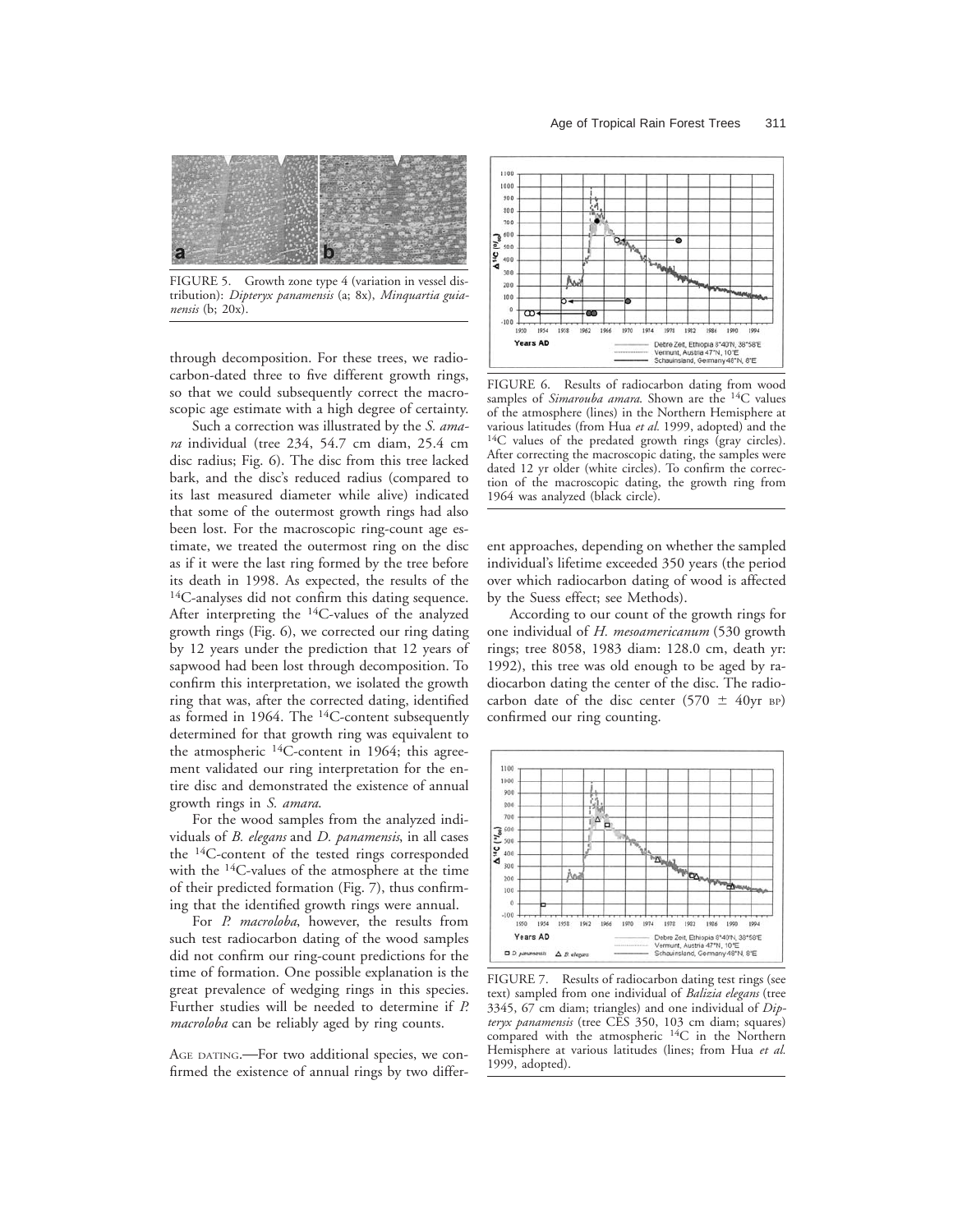

FIGURE 8. Sketch of half cross section of *Minquartia guianensis* on which 291 rings were counted (wavy lines are for orientation and do not indicate individual rings) Wood samples predicted to various ages for radiocarbon analyses were isolated from this disc (black squares).

We aged the one *M. guianensis* individual (tree 50268, diam: 38.2 cm, death yr: 1998) through interpretation of radiocarbon-dates for the innermost and several other rings, in combination with dendrochronological analysis of the growth zones. The calibration curve of Stuiver and Becker (1986) shows that a given  $14C$ -concentration in a wood sample corresponds to several real (dendro-) ages (Fig. 1). We used this calibration curve to compare the ages we predicted for the *Minquartia* rings based on optical counts, to subsequent radiocarbon dates for these rings. We isolated five wood sections (Fig. 8): two individual rings with the predicted times of formation of 1700 AD and 1780 AD, respectively; and three multiple-ring samples from the outer stem region, which we expected to show contrasting 14C-values from before and after the 1964 bomb peak based on our ring counts. The sample B (predicted to 1780 AD by tree ring analysis) has three theoretically possible dendro-ages (Fig. 9; year ranges indicated by shaded bars). The time between 1940–1950 AD could be tentatively excluded, however, because the sample was taken 170 mm in from the stem periphery, and 170 mm of radial growth in 60 years (5.6 mm diam growth/ yr) was unlikely based on the very low median diameter increments measured for *Minquartia* at La Selva (0.7–2.8 mm/yr, depending on size class; Clark & Clark 1992). The dendro-age 1600–1670 AD could also be excluded for sample B because this sample was formed later than sample A. The period 1805–1930 AD for sample A could be excluded because A was formed earlier than sample B (Figs. 8 and 9). The samples C, D, and E did



FIGURE 9. Calibration of the <sup>14</sup>C dating of wood samples dendrochronologically predicted to 1700 AD and 1780 AD from *Minquartia guianensis*. Shown are the calibrated standard curve and the radiocarbon age for the sample predated to 1700 AD (sample A: horizontal line at 70 yr BP) and to 1780 AD (sample B: horizontal line at 290 yr BP), with the corresponding standard deviations for both results (dashed line: sample A; dotted line: sample B). The corresponding possible dates of formation are for the sample 1700 AD, the periods 1690–1730 AD, and 1805–1930 AD (white areas), while for the sample 1780 AD, the periods 1600–1670 AD and 1770–1790 AD (gray areas) are considered possible times of formation. For samples C, D, and E, only the period *ca*. 1950 AD can be considered as the possible time of formation (black area).

not hit the curve of the 14C-concentration in the atmosphere before and after the bomb peak in 1964. Sample C was calibrated to 1680–1730 AD, 1810–1930 AD, and 1950 AD. The samples D and E were both calibrated to all the following date ranges: 1670–1710 AD, 1720–1770 AD, 1800– 1880 AD, 1910–1940 AD, and 1950 AD. All periods prior to 1900 could be excluded because of these three samples' peripheral position in the disc; even considering extremely low increments, samples taken 5–20 mm from the bark could not be hundreds of years old, when the stem center, which is 210 mm from the bark, was only 300 years old. The similar calibrated dating *ca.* 1930–1950 of the three samples was influenced by the fact that it was not possible to isolate single rings from before and after the bomb peak, but also indicates that the optical predating deviated *ca.* 10–20 years. These results do, however, demonstrate how reduced the increments in the outer stem regions were in the last four decades before the tree died.

TREE AGES.<sup>-</sup>The ring counts provide a basis to determine the (minimum) ages of the sampled trees for the five species found to produce annual rings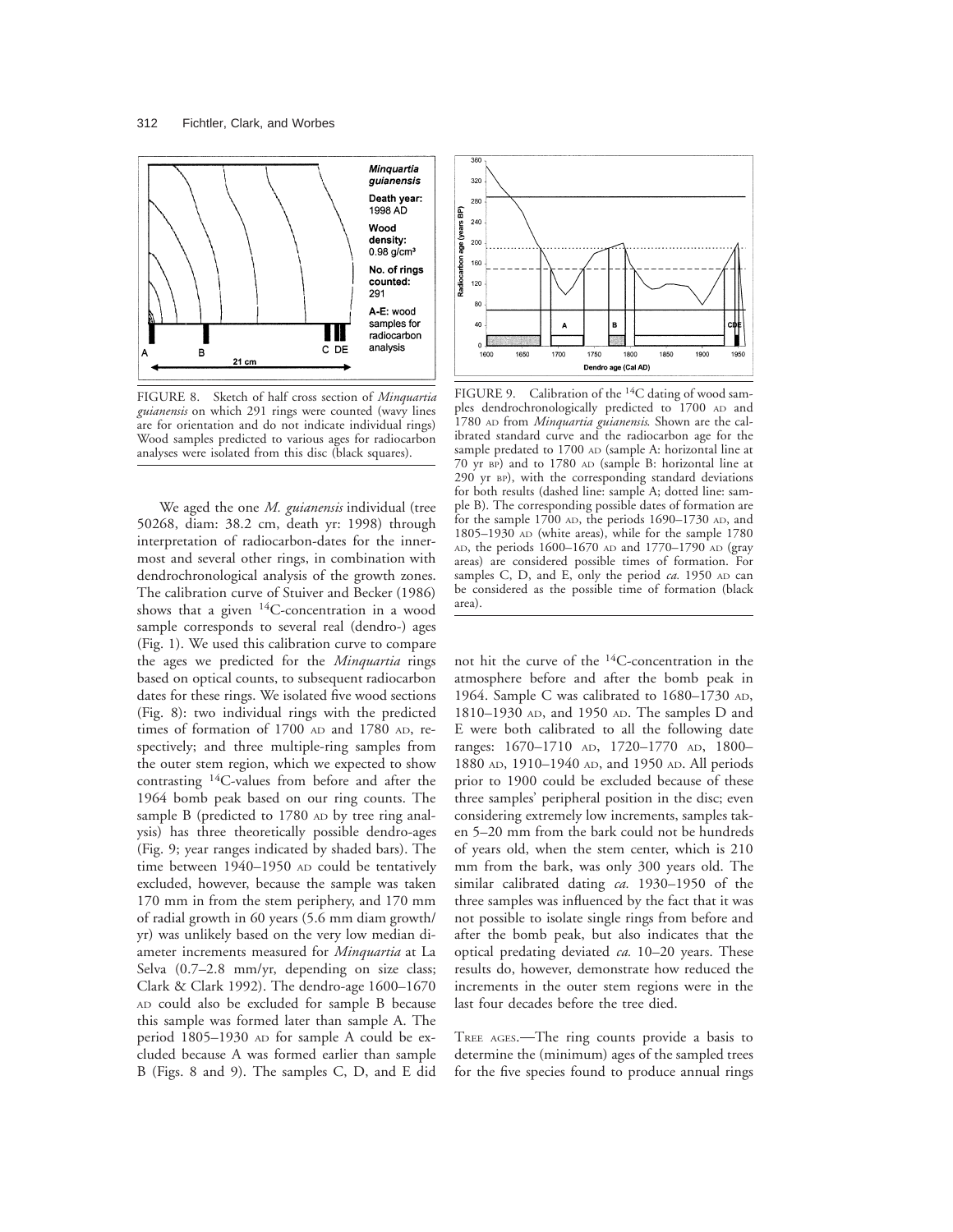TABLE 3. *Minimum tree ages and lifetime mean diameter growth rates, based on ring counting of the studied trees, and estimated maximum ages for these species. Mean annual increments were calculated by dividing the tree's diameter by the total number of rings counted; when parts of the disc were missing, the increments were calculated on the base of the analyzed radius. The total number of rings gives an estimated age in years; however, for trees in which the disc showed loss of outer sapwood or the core due to decomposition, the age is underestimated. For each species, we divided the largest observed diameter at La Selva (Clark & Clark 1999) by mean annual diameter increment for the slowest-growing individual of the analyzed trees of that species, to estimate a theoretical maximum age*.

| Species                     | Diameter of<br>sampled disc at<br>death year (cm) | No. of rings<br>counted<br>$(= \text{ age}, \text{ yr})$ | Mean annual<br>diameter<br>increment<br>(mm/yr) | Largest<br>observed<br>diameter (cm) | Theoretical<br>maximum<br>age(yr) |
|-----------------------------|---------------------------------------------------|----------------------------------------------------------|-------------------------------------------------|--------------------------------------|-----------------------------------|
| Balizia elegans             | 96.2                                              | 211a,b                                                   | 4.27                                            | 137                                  | 372                               |
|                             | 108.0                                             | 182 <sup>b</sup>                                         | 3.68                                            |                                      |                                   |
| Dipteryx panamensis         | 116.0                                             | 229a,b                                                   | 2.90                                            | 187                                  | 645                               |
|                             | 103.0                                             | 252                                                      | 4.09                                            |                                      |                                   |
|                             | 91.8                                              | $270^{a,b}$                                              | 3.40                                            |                                      |                                   |
| Hymenolobium mesoamericanum | 90.0                                              | 301 <sup>a</sup>                                         | 3.20                                            | 156                                  | 645                               |
|                             | 128.0                                             | 530                                                      | 2.42                                            |                                      |                                   |
| Minquartia guianensis       | 38.2                                              | 291a                                                     | 1.26                                            | 82                                   | 651                               |
|                             | 42.6                                              | 223 <sup>a</sup>                                         | 1.72                                            |                                      |                                   |
|                             | 51.5                                              | $274^a$                                                  | 2.05                                            |                                      |                                   |
| Simarouba amara             | 51.6                                              | 63 <sup>a</sup>                                          | 7.24                                            | 81                                   | 121                               |
|                             | 54.7                                              | 76ª                                                      | 6.68                                            |                                      |                                   |

<sup>a</sup> Some outer sapwood appeared to have been lost from the disc through decomposition.

<sup>b</sup> Center missing from disc.

(Table 3). For the cases in which the analyzed discs had lost either heartwood or outer sapwood by decomposition, these ages are underestimates. At La Selva, young trees of these species show very slow diameter-growth rates (Clark & Clark 1992, 1999); such processes in the very young stages could be missed from the discs with missing cores. Similarly, adult trees can show very slow diameter increments prior to death (D. A. Clark & D. B. Clark, pers. obs.); discs missing part of the outer sapwood could miss periods of such slowed growth.

#### **DISCUSSION**

The growth and dynamics of tropical trees and forests remain poorly understood. Little is known about the age and the age structure of old-growth tropical forests. In a review of recent literature on forest dynamics and carbon fluxes, the maximum age reported for the oldest tropical forest trees was found to increase rapidly among successive studies (Worbes & Junk 1999). These studies calculate or model the maximum age of tropical trees and tend to overestimate considerably (Condit *et al.* 1995), with the focus on the oldest theoretically possible age.

In the temperate zone, the easiest way to determine a tree's age is ring counting. Annual growth rings represent a reliable basis for age determination and interpretation of tree growth under different ecological conditions or management regimes (Stahle *et al.* 1999). It is a continuing paradigm in the literature (*cf.* Studhalter 1955, Roth 1981, Whitmore 1984, Richards 1996) that tropical trees do not show annual rings because of the lack of seasonality in the tropics; however, in many tropical regions, drought periods exist. That these annual drought periods are reflected by annual rings in the wood has been shown now for tropical moist and tropical dry forests in all tropical regions (Coster 1927, 1928; Berlage 1931; Mariaux 1981; Worbes 1984, 1995, 1997, 1999; Dünisch et al. 2002).

The climate in La Selva is classified as everwet. Under such conditions, continuous growth of the trees has been often assumed (*cf.* Raven *et al.* 1999). Usually, however, the everwet tropics actually experience distinct seasonal variations in rainfall each year (*e.g.*, long-term averages of monthly rainfall totals for La Selva [OTS records] of 156– 271 mm/mo for the four months of the drier season; 353–524 mm/mo for the eight months of the wetter season).

Phenological observations of the tree and shrub communities in La Selva (Frankie *et al.* 1974) indicate a distinct seasonality in phenology. A large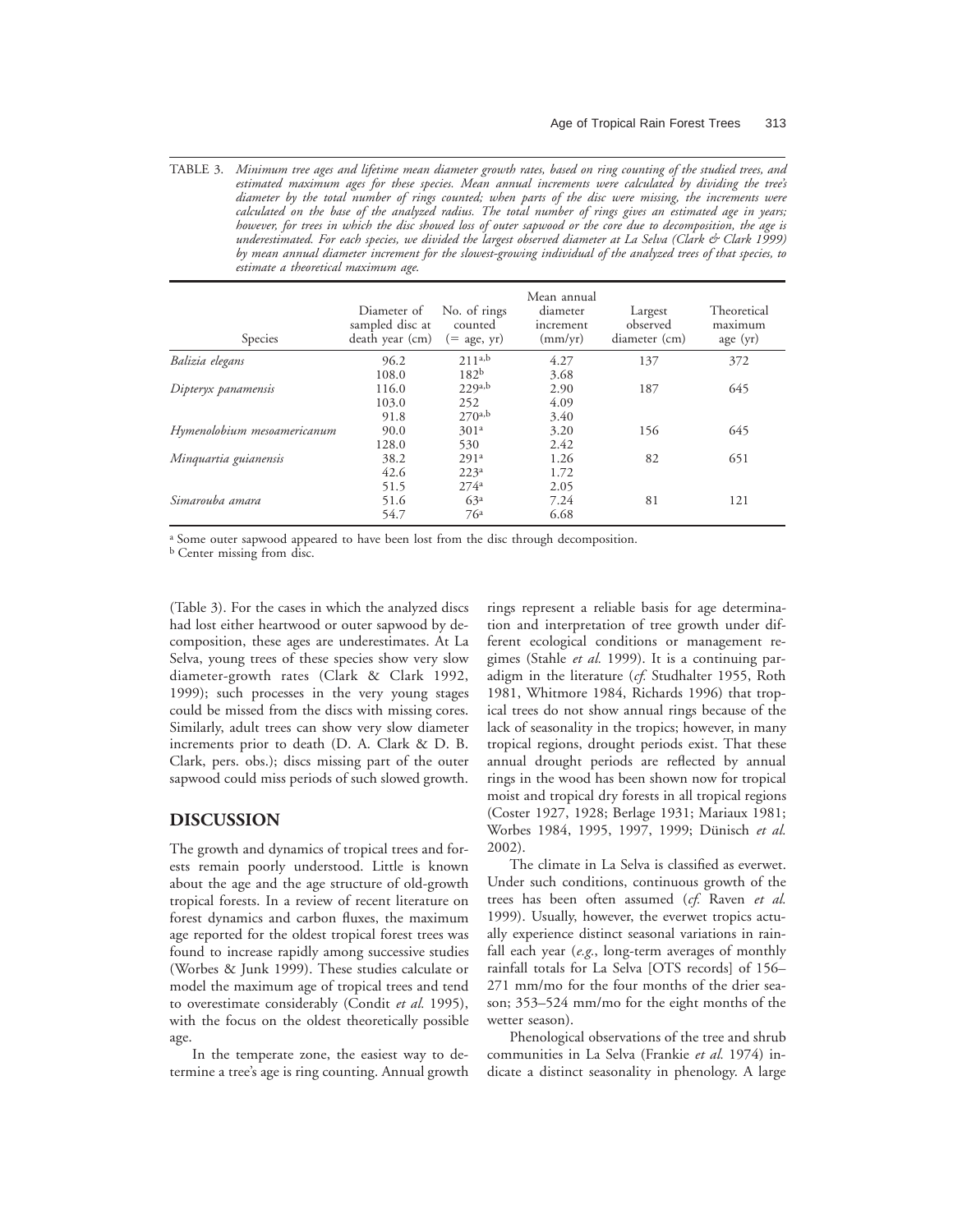annual peak in leaf litter fall occurs during March– April, the latter part of the drier season (D. A. Clark, pers. obs.). Lieberman and Lieberman (1987) found the highest seedling mortality during the drier season. Tree growth studies at La Selva, however, have produced contradictory results. Hazlett (1987) found the highest diameter increment for the evergreen tree species *P. macroloba* in the drier period between January and April, while Breitsprecher and Bethel (1990) found cambial dormancy in observations of small samples of *Pentaclethra macroloba* and other species in the same period of the year. In a recent two-year study on leaf phenology and monthly growth of canopy and emergent tree species at La Selva, O'Brien (2002) found diverse patterns for several of our study species. *Dipteryx panamensis* showed annual deciduousness in the first half of the year, although individuals were not closely synchronous; these trees showed significantly reduced growth rates immediately following the drier season. *Simarouba amara*, an evergreen species, showed a synchronized flushing of new leaves in the early part of the drier season. For two other species for which we found annual growth rings (*B. elegans* and *H. mesoamericanum*), however, O'Brien (2002) found individuals to be strongly asynchronous in their leaf phenology, with individuals being deciduous during diverse parts of the year (some *Hymenolobium* trees were deciduous more than once in a year).

Although the underlying mechanisms are thus still unclear, our results have demonstrated that deciduous and evergreen tree species show growth periodicity at La Selva. All eight investigated species formed visible growth rings in the wood. We showed with complementary radiocarbon dating that these rings were annual, in five of the six tested species. These annual rings indicate a yearly period of slower growth or cambial dormancy. Triggers for such growth periodicity in trees can be flooding, variations in temperature, precipitation, or day length (Worbes 1995, Borchert & Rivera 2001, Schöngart et al. 2002), possibly supplemented by an unidentified internal rhythm (Alvim & Alvim 1978, Roth 1981). The trees investigated in this study were from upland forest at La Selva, thus not influenced by flooding. We believe that the slight variation in mean monthly temperatures of 1 to  $2^{\circ}$ C is unlikely to trigger growth periodicity, because (1) diurnal variation is much higher and (2) temperature never falls to growth-limiting values. Internal rhythms that could produce such growth periodicities have never been demonstrated for tropical trees. There are some indications that at

least stem–succulent tropical tree species (Burseraceae, Bombacaceae) react to changes in photoperiod (Borchert & Rivera 2001), but growth periodicity of deciduous and evergreen species has been linked to seasonal stress factors (*i.e.,* drought, flooding) clearly independent of photoperiod (Schöngart et al. 2002). The trigger of growth ring formation in La Selva trees cannot be attributed to the extreme stress situations (*i.e.,* at least two arid months, or annual floods) that have been assumed to be required for the formation of reliable annual rings in the tropics (Stahle *et al.* 1999, Worbes 1999). Although the climate at La Selva is classified as everwet, the forest may experience major drought stress during short periods without appreciable rainfall  $(i.e., <5 mm)$  in the drier season between February and April (Sanford *et al.* 1994); such periods lead to a brief but marked drop in soil moisture content (Schwendenmann *et al.* 2003). Limitation in soil water can inhibit root growth and affects root metabolism (Mulkey & Wright 1996, Sanford & Cuevas 1996). Such short dry periods (10–21 d) may be effective triggers for growth periodicity in trees (*cf.* Medway 1972). The existence of an annual growth periodicity was demonstrated by our dendrochronological analysis of the canopy and emergent tree species we investigated at La Selva. The seasonality of their growth may reflect the effects of predictable, moderately long rainless periods in the annual "drier season" in this tropical wet forest.

Our results show that dendrochronological studies can be extended to all parts of the tropics. This will lead to great progress in understanding the dynamics and history of tropical forests. The existence of annual rings in tropical wet forest trees opens wide prospects for age and growth determination. The problems of age dating with indirect methods have been discussed elsewhere (Worbes & Junk 1999). Our findings illustrate why single radiocarbon-dates cannot be used to determine the age of a tree that is between 50 and 350 years old, although such findings are reported in the literature (Ogden 1981; Chambers *et al.* 1998, 2001). Aging trees of this age range requires either multiple radiocarbon dating from the same disc, or the combination of 14C-dating with wood anatomical and dendrochronological methods, as performed in our study.

The oldest tree among the 12 individuals we aged in this study was an *H. mesoamericanum* with a diameter of 128 cm and an age of 530 years. The four other investigated very large trees  $($ >70 cm diam) from La Selva were *ca.* 200–300 years old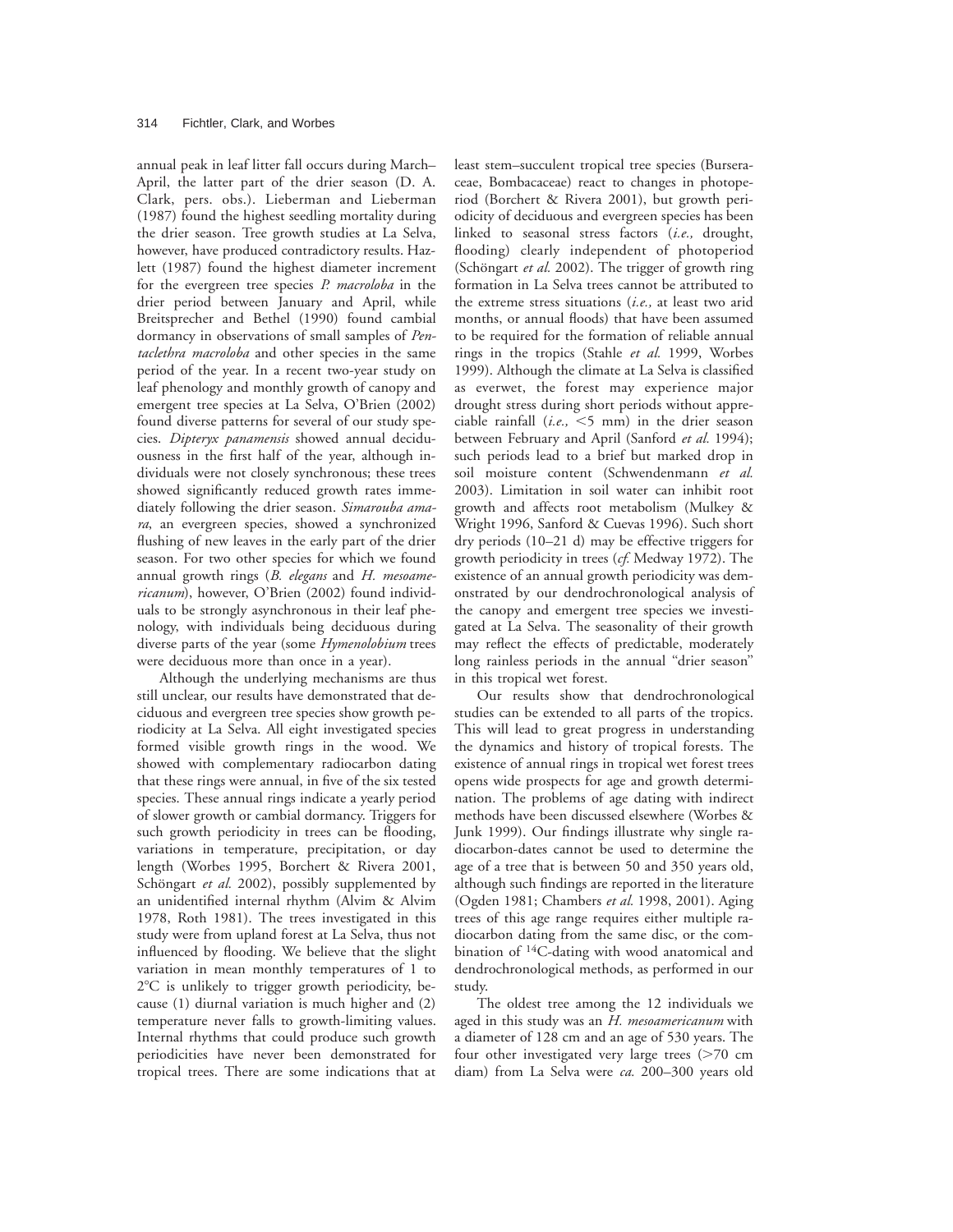when they died. Lieberman *et al.* (1985) estimated a mean life span of 190 years (range: 42–442 yr) for trees 10 cm diameter or greater based on simulated growth trajectories of trees at La Selva. Our preliminary findings, although based on small samples, suggest that large trees at La Selva often die at ages considerably below the maximum possible age. The maximum theoretical life expectancies we calculated for the La Selva trees (Table 3) parallel those found for broadleaf tree species in the temperate zone (Loehle 1988). There, the definitely oldest tree species (*Quercus* spp.) have a maximum life expectancy of *ca.* 600 years, and the typical age at mortality  $(=$  rotation period of the long living species) is 200–300 years less than that maximum. Similar estimates have been reported for seasonal dry and flooded tropical forests based on direct ring counting. In an old-growth forest in Cameroon the mean age of trees 10 cm diameter or greater was estimated to be only 60 years, although trees with a theoretical maximum age of 220 years were found (Worbes *et al.* 2002). In Amazonian floodplain forests, the species *Piranhea trifoliata* reaches ages up to 500 years in stands where all other trees are much younger (Worbes 1997). In a Central Amazonian forest, however, three individual trees were reported to be between 900 and 1400 years old (Chambers *et al.* 1998). Those findings are clear outliers to all other findings to date from tropical forests, and they were based on single samples from

each tree and single radiocarbon estimations, without any corroborating data or replicated analyses; thus, to confirm such widely greater longevities for tropical trees will require more data than currently exist. Together with our results from La Selva, the existing data present a picture of old-growth tropical forests in which relatively low average tree longevity (Korning & Balslev 1994) combines with much greater maximum tree ages. It is very reasonable that in a highly diverse broadleaf forest, very few species with very few individuals can survive for centuries when the overall stand is very dynamic. This is probably true for the La Selva forest and should be confirmed in the future by more extensive tree sampling and direct ring counting.

### **ACKNOWLEDGMENTS**

We thank the Organization for Tropical Studies and the staff of the La Selva Biological Station for logistical support during the fieldwork. We also thank two anonymous reviewers for valuable criticism and comments that improved the manuscript. We are indebted to the Andrew W. Mellon Foundation, which supported the fieldwork and the radiocarbon analyses (grant to D. A. Clark and D. B. Clark), Beta Analytic Laboratories for granting discounted analysis rates, and both the U.S. National Science Foundation (grants DEB 9629245 and LTREB grants DEB 9407581, 9981591) and the U.S. Department of Energy (grant no. DE-FG02-96ER62289) for supporting our mapping and long-term censuses of La Selva trees.

### **LITERATURE CITED**

- ALVIM, P. T., AND R. ALVIM. 1978. Relation of climate to growth periodicity in tropical trees. *In* P. B. Tomlinson and M. H. Zimmermann (Eds.). Tropical trees as living systems, pp. 445–464. Cambridge University Press, London, England.
- BAUCH, J., AND O. DUNISCH. 2000. Comparison of growth dynamics and wood characteristics of plantation-grown and primary forest *Carapa guianensis* in Central Amazonia. IAWA J. 21: 321–333.
- BERLAGE, H. P. 1931. Over het verband tusschen de dikte der jaarringen van djatiboomen (*Tectona grandis* L.f.) en de regenval op Java. Tectona 24: 939–953.
- BREITSPRECHER, A. AND J. S. BETHEL. 1990. Stem-growth periodicity of trees in a tropical wet forest of Costa Rica. Ecology 71: 1156–1164.
- BORCHERT, R., AND G. RIVERA. 2001. Photoperiodic control of seasonal development and dormancy in tropical stem– succulent trees. Tree Physiol. 21: 201–212.
- BORMANN, F. H., AND G. BERLYN. 1981. Age and growth rate of tropical trees: new directions for research. Yale University School of Forestry and Environmental Studies, New Haven, Connecticut.
- BROWN, S., AND A. E. LUGO. 1992. Aboveground biomass estimates for tropical moist forests of the Brazilian Amazon. Interciencia 17: 8–18.
- BROWN, I. F., L. A. MARTINELLI, W. W. THOMAS, M. Z. MOREIRA, C. A. C. FERREIRA, AND R. A. VICTORIA. 1995. Uncertainty in the biomass of Amazonian forests: an example from Rondonia, Brazil. Forest Ecology and Management 75: 175–189.
- CAIN, W. F., AND H. E. SUESS. 1976. Carbon 14 in tree rings. J. of Geophys. Res. 81/21: 3688–3694.
- CHAMBERS, J. Q., N. HIGUCHI, AND J. P. SCHIMMEL. 1998. Ancient trees in Amazonia. Nature 391: 135–136.
- ———, ———, E. S. TRIBUZY, AND S. E. TRUMBORE. 2001. Carbon sink for a century. Nature 410: 429.
- CLARK, D. A., AND D. B. CLARK. 1992. Life history diversity of canopy and emergent trees in a neotropical rainforest. Ecol. Monogr. 62: 315–344.
- ———, AND ———. 1999. Assessing the growth of the tropical rain forest trees: issues for forest modeling and management. Ecol. Appl. 9: 981–997.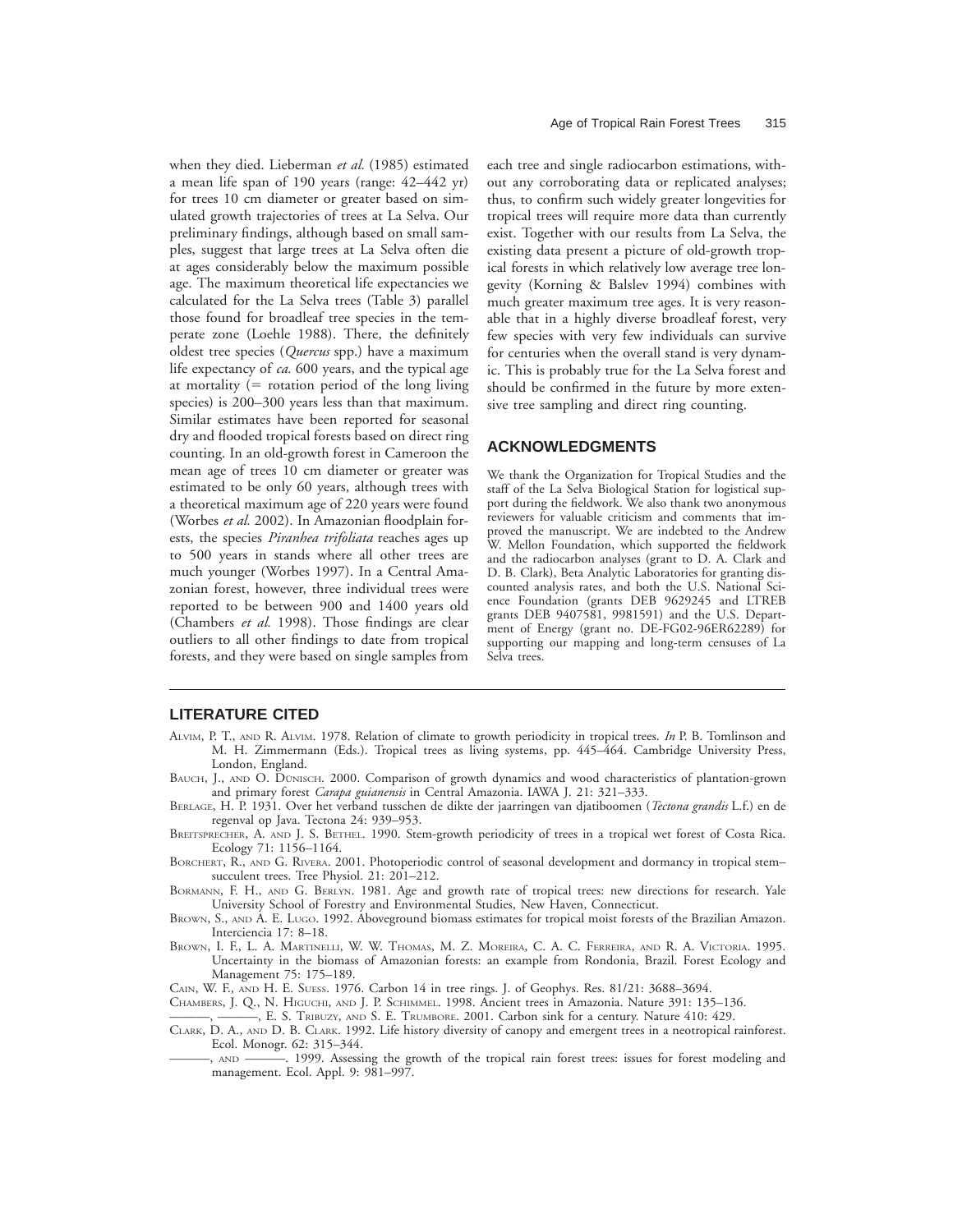CLARK, D. B., AND D. A. CLARK. 1996. Abundance, growth and mortality of very large trees in Neotropical lowland rain forest. For. Ecol. and Manage. 80: 235–244.

———, AND ———. 2000. Tree growth, mortality, physical condition, and microsite in old-growth lowland tropical rain forest. Ecology 81: 294 and Ecol. Arch.: http://www.esapubs.org/archive/ecol/E081/003/default.htm

———, ———., S. BROWN, S. F. OBERBAUER, AND E. VELDKAMP. 2002. Stocks and flows of coarse woody debris across a tropical rain forest nutrient and topography gradient. For. Ecol. and Manage. 164: 237–248.

- CONDIT, R., S. P. HUBBELL, AND R. B. FOSTER. 1995. Mortality rates of 205 Neotropical tree and shrub species and the impact of a severe drought. Ecol. Monogr. 65: 418–439.
- COSTER, C. 1927. Zur Anatomie und Physiologie der Zuwachszonen- und Jahresringbildung in den Tropen. Ann. Jard. Bot. Buitenzorg 37: 49–160.
- ———. 1928. Zur Anatomie und Physiologie der Zuwachszonen und Jahresringbildung in den Tropen. Ann. Jard. Bot. Buitenzorg 38: 1–114.
- DE CAMARGO, P. B., R. P. SALOMAO, S. TRUMBORE, AND L. A. MARTINELLI. 1994. How old are large brazil-nut trees (*Bertholletia excelsa*) in the Amazon? Sci. Agr. 51: 389–391.
- DEVALL, M. S., B. R. PARRESOL, AND S. J. WRIGHT. 1995. Dendroecological analysis of *Cordia alliodora*, *Pseudobombax septenatum* and *Annona spraguei* in central Panama. IAWA J. 16: 411–424.
- DIXON, R. K., S. BROWN, R. A. HOUGHTON, A. M. SOLOMON, M. C. TREXLER, AND J. WISNIEWSKI. 1994. Carbon pools and flux of global forest ecosystems. Science 263: 185–190.
- DREW, A. P. 1998. Growth rings, phenology, hurricane disturbance, and climate in *Cyrilla racemiflora* L., a rain forest tree of the Luquillo Mountains, Puerto Rico. Biotropica 30: 35–49.
- DUNISCH, O., J. BAUCH, AND L. GASPAROTTO. 2002. Formation of increment zones and intraannual growth dynamics in the xylem of *Swietenia macrophylla*, *Carapa guianensis* and *Cedrela odorata* (Meliaceae). IAWA J. 23: 101– 119.
- FIELD, C. B., M. J. BEHRENFELD, J. T. RANDERSON, AND P. FALKOWSKI. 1998. Primary production of the biosphere: integrating terrestrial and oceanic components. Science 281: 237–240.
- FRANKIE, G. W., H. G. BAKER, AND P. A. OPLER. 1974. Comparative phenological studies of trees in tropical wet and dry forests in the lowlands of Costa Rica. J. Ecol. 62: 881–913.
- HARTSHORN, G. S., AND B. E. HAMMEL. 1994. Vegetation types and floristic patterns. *In* L. A. McDade, K. S. Bawa, H. A. Hespenheide, and G. S. Hartshorn (Eds). La Selva: ecology and natural history of a neotropical rain forest, pp. 73–89. University of Chicago Press, Chicago, Illinois.
- HAZLETT, D. L. 1987. Seasonal cambial activity for *Pentaclethra*, *Goelthalsia*, and *Carapa* trees in a Costa Rica lowland forest. Biotropica 19: 357–360.
- HUA, Q., M. BARBETTI, M. WORBES, J. HEAD, AND V. A. LEVCHENKO. 1999. Review of radiocarbon data from atmospheric and tree ring samples for the period 1945–1997 AD. IAWA J. 20: 261–283.
- KORNING, J., AND H. BALSLEV. 1994. Growth rates and mortality patterns of tropical lowland tree species and the relation to forest structure in Amazonian Ecuador. J. Trop. Ecol. 10: 151–166.
- KUROKAWA, H., T. YOSHIDA, T. NAKAMURA, J. LAI, AND T. NAKASHIZUKA. 2003. The age of tropical rain-forest canopy species Borneo ironwood (*Eusideroxylon zwageri*), determined by 14C dating. J. Trop. Ecol. 19: 1–7.
- LIEBERMAN, D., AND M. LIEBERMAN. 1987. Forest tree growth and dynamics at La Selva, Costa Rica (1969–1982). J. Trop. Ecol. 3: 347–358.
	- ———, ———, G. HARTSHORN, AND R. PERALTA. 1985. Growth rates and age size relationships of tropical wet forest trees in Costa Rica. J. Trop. Ecol. 1: 97–109.
- LOEHLE, C. 1988. Tree life history strategies: The role of defenses. Can. J. For. Res. 18: 209–222.
- MARIAUX, A. 1981. Past efforts in measuring age and annual growth in tropical trees. *In* F.H. Bohrmann and G. Berlyn (Eds.). Age and growth rate of tropical trees: New directions for research, pp. 20–30. Yale University Press, New Haven, Connecticut.
- MCDADE, L. A., K. S. BAWA, H. A. HESPENHEIDE, AND G. S. HARTSHORN (EDS.). 1994. La Selva: Ecology and natural history of a Neotropical rain forest. University of Chicago Press, Chicago, Illinois.
- ———, AND G. S. HARTSHORN. 1994. La Selva Biological Station. *In* L. A. McDade, K. S. Bawa, H. A. Hespenheide, and G. S. Hartshorn (Eds.). La Selva: Ecology and natural history of a Neotropical rain forest, pp. 6–14. University of Chicago Press, Chicago, Illinois.
- MEDWAY, L. 1972. Phenology of a tropical rain forest in Malaysia. Bot. J. Linn. Soc. 4: 117–146.
- MULKEY, S. S., AND S. J. WRIGHT. 1996. Influence of seasonal drought on the carbon balance of tropical forest plants. *In* S. S. Mulkey, R. L. Chazdon, and A. P. Smith (Eds.). Tropical forest plant ecophysiology, pp. 187-216. Chapman and Hall, New York, New York.
- NYDAL, R., AND K. LOVSETH. 1983. Tracing bomb <sup>14</sup>C in the atmosphere 1962–1980. J. Geophys. Res. 88: 3621– 3642.
- O'BRIEN, J. J. 2002. The effects of climate on the growth and physiology of tropical rainforest trees. Ph.D. dissertation, Duke University, Durham, North Carolina.
- OGDEN, J. 1981. Dendrochronological studies and determination of tree ages in the Australian tropics. J. Biogeogr. 8: 405–420.
- RAVEN, P. H., R. E. EVERT, AND S. E. EICHORN. 1999. Biology of plants. W. H. Freemann and Company, New York, New York.
- RICHARDS, P. W. 1996. The tropical rain forest, 2<sup>nd</sup> edition. Cambridge University Press, Cambridge, England.
- ROTH, I. 1981. Structural patterns of tropical barks. Handbuch Pflanzenanatomie IX/3. Borntraege, Berlin, West Germany.